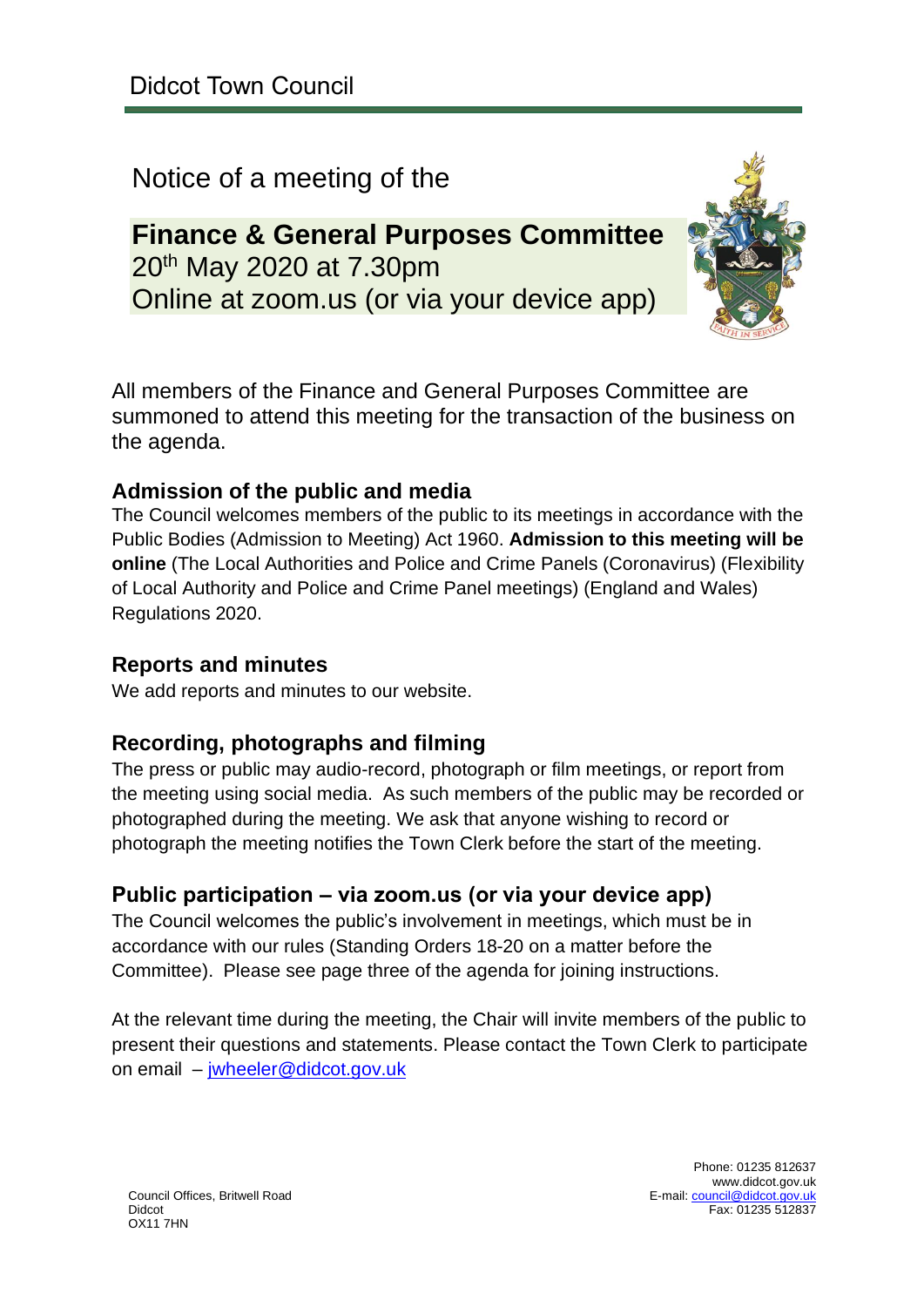# **Agenda**

- 1. Nominations for the appointment of Chair to the Committee.
- 2. Nominations for the appointment of Vice Chair to the Committee.
- 3. To receive apologies.
- 4. To receive declarations of interests. Members are reminded to declare any interests they may have on any item on this agenda in accordance with Didcot Town Council's code of conduct.
- 5. To review the Terms of Reference and Schedule of Delegations *see attached report.*
- 6. To agree the Minutes of the meeting held on 27th April 2020 *attached.*
- 7. Questions on the Minutes as to the progress of any item *see attached list of cost centre breakdowns.*
- 8. To review a grant application *see attached report – grant application to be emailed separately to F&GP Committee members*
- 9. To note the end of year unaudited accounts as at 31st March 2020 (*see attached financial reports)*
- 10. To note the payments made February and March 2020 *see attached payment list*
- 11. To consider the letter received from Sustainable Didcot *see attached letter*
- 12. To accept the S106 money towards the wifi improvements in the Civic Hall *see attached letter and acceptance form.*
- 13. To consider the attached risk assessments see *two assessments attached*
- 14. To note the progress report on items not on this agenda *see attached*

#### **EXCLUSION OF THE PRESS AND PUBLIC**

**Pursuant to Section 1 of the Public Bodies [Admission to Meetings] Act 1960 the committee will be asked to exclude the press and public from the meeting on the grounds that publicity would be prejudicial to the public interest by reason of the confidential nature of the business to be transacted**

15. To review the VAT payments over the last three financial years – *information awaited, report to follow.*

Fableuler

Janet Wheeler Town Clerk 12th May 2020